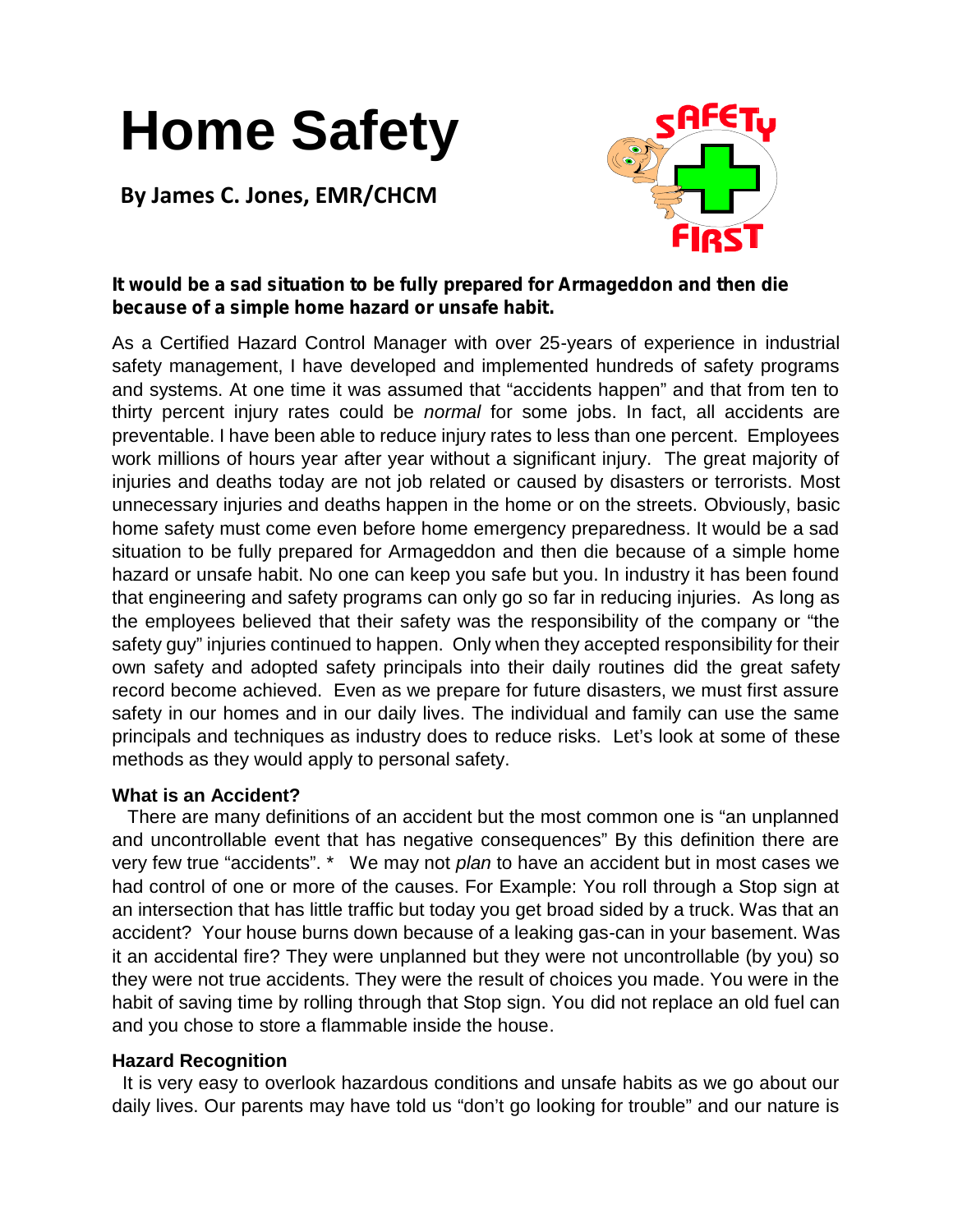to focus in what we are doing. We may not recognize a hazard because we cannot actuallysee it or because we lack the technical information needed, but the great majority of hazards and unsafe habits are visible and recognizable to anyone with common sense. Think! I cannot count the times that an injury victim said, "I knew that was going to happen". Subconsciously they recognized to hazard but kept doing it until they got hurt. Look for hazards, Think about your actions, **listen to your safety consciousness**.

## **Near Miss Incidents**

In theory there are 300 near misses and about 30 small injuries before a serious injury or death occur from any hazard or unsafe habit. Each (almost!) near miss incident is a warning and an opportunity to fix the problem or change the habit before it gets you. For example: You almost tripped on that lose carpet on the stairs, or you almost fell of that old rickety ladder. Do you keep going and forget the event or do you make sure to put correcting these hazards on the top your "to do list" **Never ignore a near miss incident or something that looks wrong. Fix it now or be sure to do it ASAP!**

## **Unsafe Acts vs. Unsafe Conditions**

Unsafe conditions such as broken steps, or worn electrical cords are dangerous and must be corrected but **the great majority (90%) of all injuries and deaths are the result of unsafe acts of people**. A spill on the kitchen floor that is not cleaned up is *not* an "unsafe condition" it was the act of whoever spilled it and did not clean it up. The batteries taken out of the smoke detector was an act. Letting combustibles pile up near the furnace is an act. Unsafe driving is an act. Think! Examine your habits for potential risk taking.

### **Unsafe Habits**

One of the most common sentences I hear from accident victims is "I've been doing it that way for years" We develop our habits based on the immediate rewards we get for our acts. If we do it and we get any kind of small and immediate reward we tend to continue doing it. The reward can be saving a few seconds, using less energy, or saving a few cents. The immediate reward has much more impact than any potential long-term dangers. Cigarettes provide an immediate reward (good feeling) and become a habit in spite of the horrible long term dangers. The driver who roles through the Stop sign at the deserted intersections and is rewarded by getting to work early will keep doing it until --. Safety glasses and gloves are uncomfortable; reading the labels on insecticides takes time. Fire extinguishers cost money you could spend on DVDs. This is human nature that can get people hurt. **Get in the habit of thinking about the long-term results of your habits and correct those that are dangerous to your health and safety**

#### **What If Analysis**

Most accidents happen when several unsafe conditions (you didn't fix) and unsafe habits (you didn't change) come together. For Example: You are in the habit of wearing flip-flops on the stairs and you never fixed that worn carpeting there, or you are in the habit of walking to your car without looking around and today there is a mugger in the parking lot. **It is not paranoid to look through your daily actions and your environment (home, work, road, etc.) and ask "what if?"** What if there is a car-jacker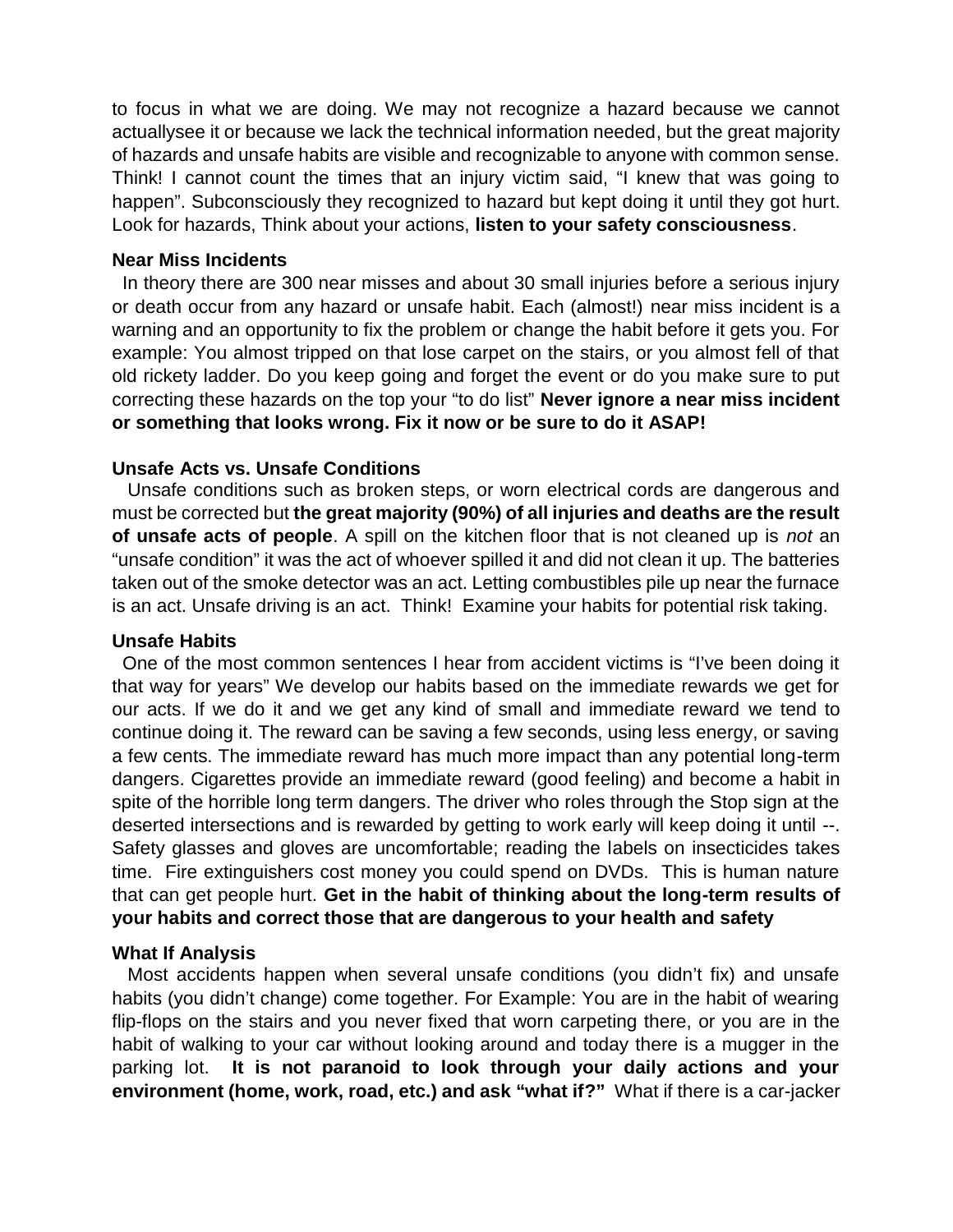at the corner? What if a train is coming? what if this gas can leaks?, what if my hand slips?, etc. This is called a "questioning attitude" and it can save your life.

# **Management of Change**

Even in a fairly safe environment, changes can result in disaster. In fact many of history's greatest disasters were caused by unmanaged changes meeting unsafe acts or conditions. Icebergs are an unsafe condition, going too fast was an unsafe act; the Titanic had a changed rate of turn. You may be in the habit of backing out of your driveway without looking but the school schedule has changed today and there are children running for the bus. **If you are correcting unsafe acts and conditions, you are 90% safe but watch out for changes.** Any kind of changes in weather, schedules, routs, people, the building, hobbies, etc. can bring new hazards. What was safe before may now have risk. Think!

## **Safety Inspections**

After teaching the above safety principals I often sent a supervisor into the workplace to do a focused safety inspection. They usually return amazed at the number of unsafe conditions and unsafe acts they discovered. They may have thought they were "watching out" for safety but they actually had become used to seeing these conditions and acts without recognizing them. The same is true in the home and away from home. There are many safety checklist available but these are not as effective as developing your own. **The key is that you need to spend time** *focused* **on safety observation.**

## **Safety Rules (does and don'ts**)

In your life you are not going to have a safety guy" standing around enforcing safety rules. You have to make your own and you (YOU) have to maintain them yourself. **Remember that most accidents are caused by unsafe acts that you control**. Having recognized your unsafe habits, make a list of does and don'ts. For example: Don't leave doors unlocked, Do turn on the lights before going in, Don't stand on chairs, Do remove fuses and check for current flow before working on electrical wires, Don't leave loaded firearms out. Etc. etc.

## **Root Causes**

When you recognize a hazard, even if no injury occurred ask why three times. Just fixing the immediate hazard may not be enough. There is probably a deeper cause for the unsafe condition or unsafe act that should be addressed. For example: You find your child playing with drain cleaner. Fortunately you get it away from him in time and place it on a high shelf. That takes care if the immediate danger but why was the drain cleaner available? The answer may be that you keep lots of chemicals under the sink. Why are chemicals under the sink? Maybe because you are not thinking about what a child could get into. Now you go about and find all kinds of poisons, matches, etc. that need to be locked up or removed. This "why?why? why? Can lead you to the root cause of many kinds of problems and provide an opportunity for real improvements. **The root cause of most unsafe acts and unsafe conditions usually lies in someone's attitude. Unsafe Mental States**